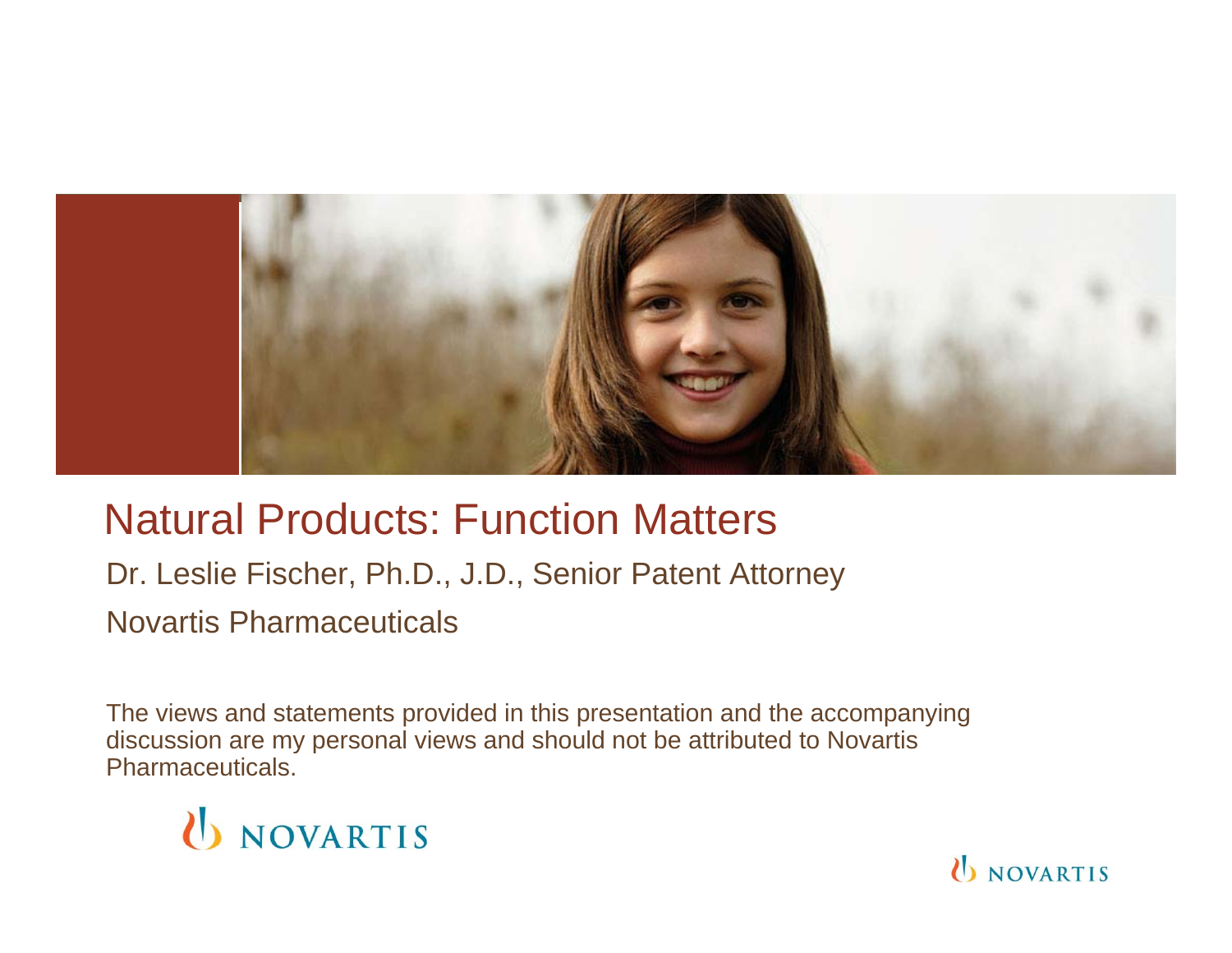# Natural Product – The 2014 USPTO Memorandum

*The Problem and Solution* 

- According to the Memorandum, subject matter comprising only natural products must have a marked structural difference from the corresponding natural product in order to be patent eligible.
- **Service Service**  Absent structural modification, no consideration is given to the function of the claimed subject matter.
- This does not analyze the claimed subject matter as a whole, misapplies relevant legal precedent, and misinterprets *Myriad*.
- The test for patent eligibility should be whether the claimed subject matter, as a whole, has:

1) a physical difference (e.g., structure, form, purity, etc.) relative to the natural product(s); and

2) a different function or use relative to the natural product(s).

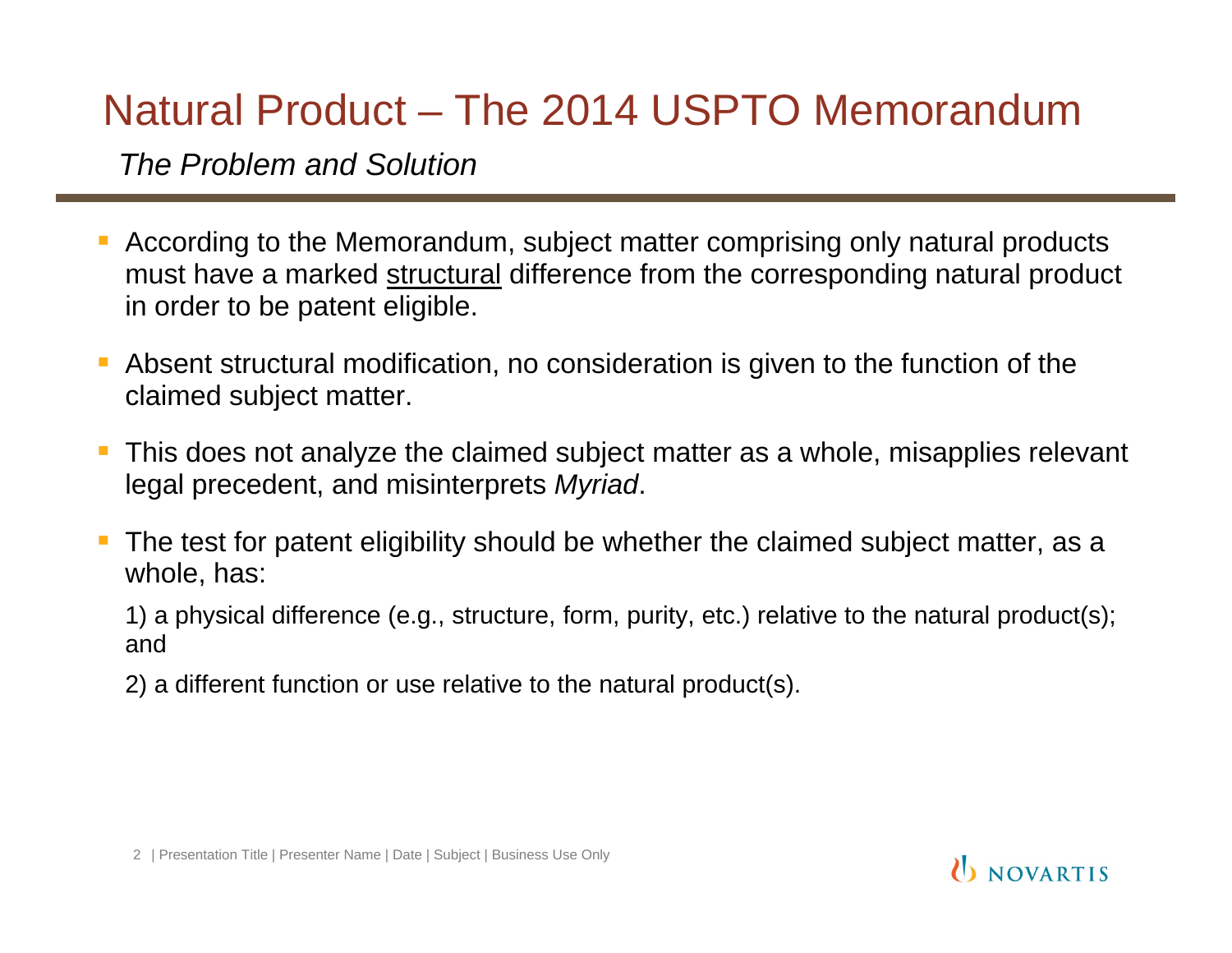## The Web of Relevant Cases



3 | Presentation Title | Presenter Name | Date | Subject | Business Use Only

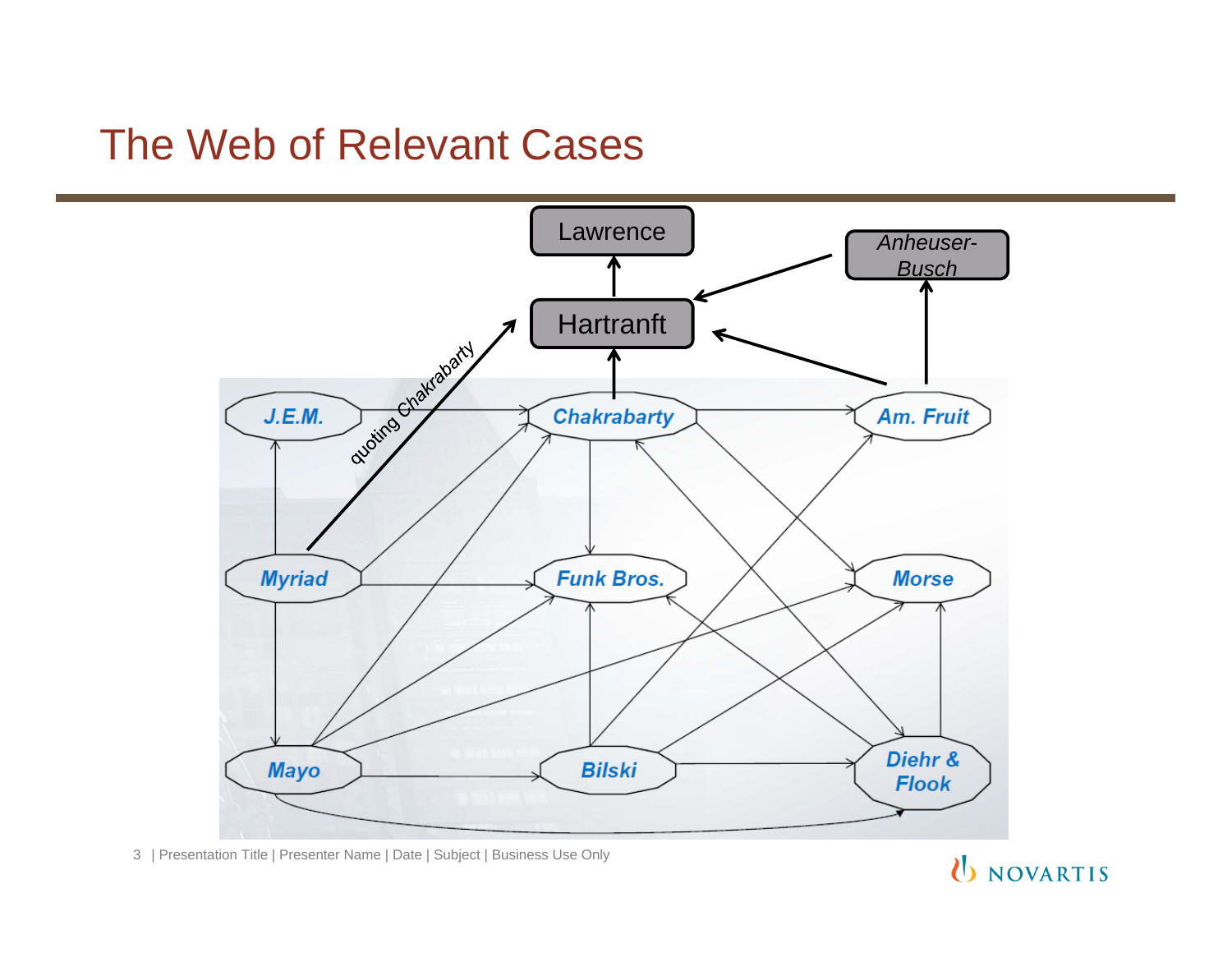# **Manufactures**

#### Tariff Cases and *American Fruit Growers*

- *Hartranft v. Wiegmann,* 121 U.S. 609 (1877) (tariff case) Sea shells with the 1<sup>st</sup> layer cleaned off by acid and the  $2<sup>nd</sup>$  layer ground away = not manufacture.
	- "They had not been manufactured into a new and different article, having a distinctive name, character, or use from that of a shell."
- *Lawrence v. Allen*, 48 U.S. 785 (1849) (tariff case) India-rubber shoes = manufactured article (c.f. to India-rubber sheets made by the same process and material)
	- "they were capable of use in that shape as a shoe, and had been put into a new form capable of use and designed to be used in such new form."
- $\mathcal{L}_{\mathcal{A}}$  *American Fruit Growers, Inc. v. Brogdex Co.,* 283 U.S. 1 (1931) - (patent case) Orange with  $r$  rind impregnated with borax  $r =$  not manufacture.
	- It "does not produce from the raw material an article for use which possesses a new or distinctive form, quality, or property...There is no change in the name, appearance, or general character of the fruit. It remains a fresh orange, fit only for the same beneficial uses as theretofore."
- Conclusion: A "manufacture" requires a new or distinctive form, character, name, or use.

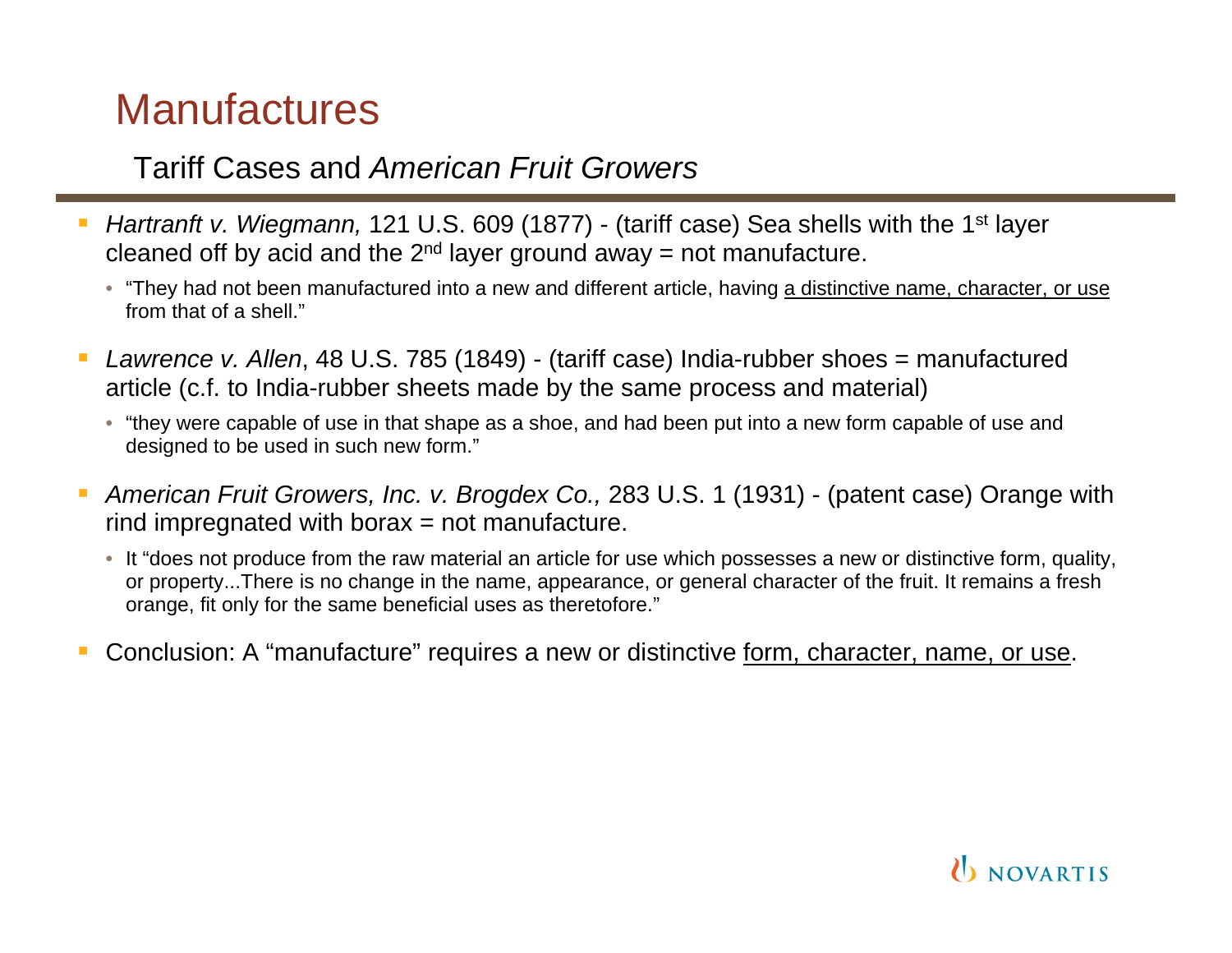# Other Natural Product Cases

#### *Collections, Compositions, Living Organisms*

- *Funk Brothers Seed Co. v. Kalo Inoculant Co*., 333 U.S. 127 (1948) bacterial collection
	- "Each of the species of root nodule bacteria contained in the package infects the same group of leguminous plants which it always infected. No species acquires a different use. The combination of species produces no new bacteria, no change in the six species of bacteria, and no enlargement of the range of their utility. Each species has the same effect it always had. The bacteria perform in their natural way. Their use in combination does not improve in any way their natural functioning. They serve the ends nature originally provided, and act quite independently of any effort of the patentee."
- *Merck v. Olin Mathieson*, 253 F.3d 156 (4th Circ. 1958) Vitamin B(12), purified from fungus
	- "had such advantageous characteristics as to replace the [naturally occurring] liver products. What was produced was, in no sense, an old product."
- *Diamond v. Chakrabarty*, 447 U.S. 303 (1980) genetically-modified bacteria that can degrade oil.
	- "His claim is not to a hitherto unknown natural phenomenon, but to a nonnaturally occurring manufacture or composition of matter -- a product of human ingenuity 'having a distinctive name, character [and] use.' *Hartranft v. Wiegmann,* 121 U. S. 609, 121 U. S. 615 (1887). ... [B]y **contrast** [to the invention in *Funk*], the patentee has produced a new bacterium with markedly different characteristic**s** from any found in nature, and one having the potential for **significant utility**."
- Conclusion*:* The consideration of functional changes as relevant to patent eligibility is in accordance with historical tarriff and patent cases, which consider whether products derived from nature have different functions and uses.

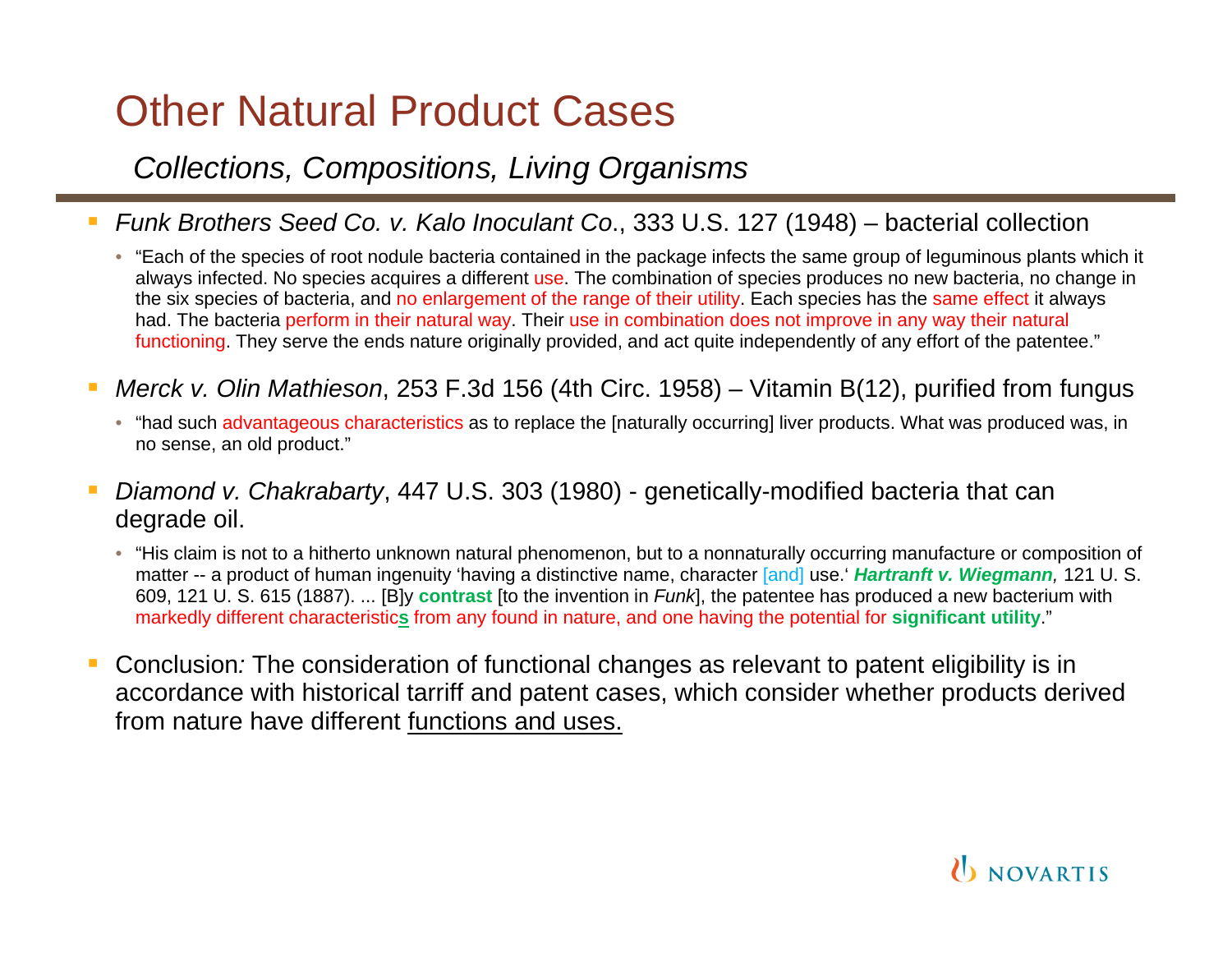# How *Myriad* Uses *Funk* and *Chakrabarty*

*Ass'n for Molecular Pathology v. Myriad Genetics, 133 S. Ct. 2107 (2013)* 

- "The [*Chakrabarty*] Court ... explained that the patent claim was "not to a hitherto unknown natural phenomenon, but to a nonnaturally occurring manufacture or composition of matter—a product of human ingenuity '**having a distinctive name, character [and] use**.' " Id., at 309–310 (quoting *Hartranft v. Wiegmann,* 121 U. S. 609, 615 (1887); alteration in original). The *Chakrabarty* bacterium was new "with markedly different characteristic**s** from any found in nature," 447 U. S., at 310, due to the additional *plasmids* **and** resultant "*capacity* for degrading oil."
- "The [*Funk*] Court held that the composition was not patent eligible because the patent holder did not **alter the bacteria in any way**. ... His patent claim thus fell squarely within the law of nature exception. So do Myriad's."
- Conclusion: *Myriad's* use of *Chakrabarty* and *Funk* is perfectly compatible with considering whether a functional change can convert an otherwise "natural product" into patent eligible subject matter.

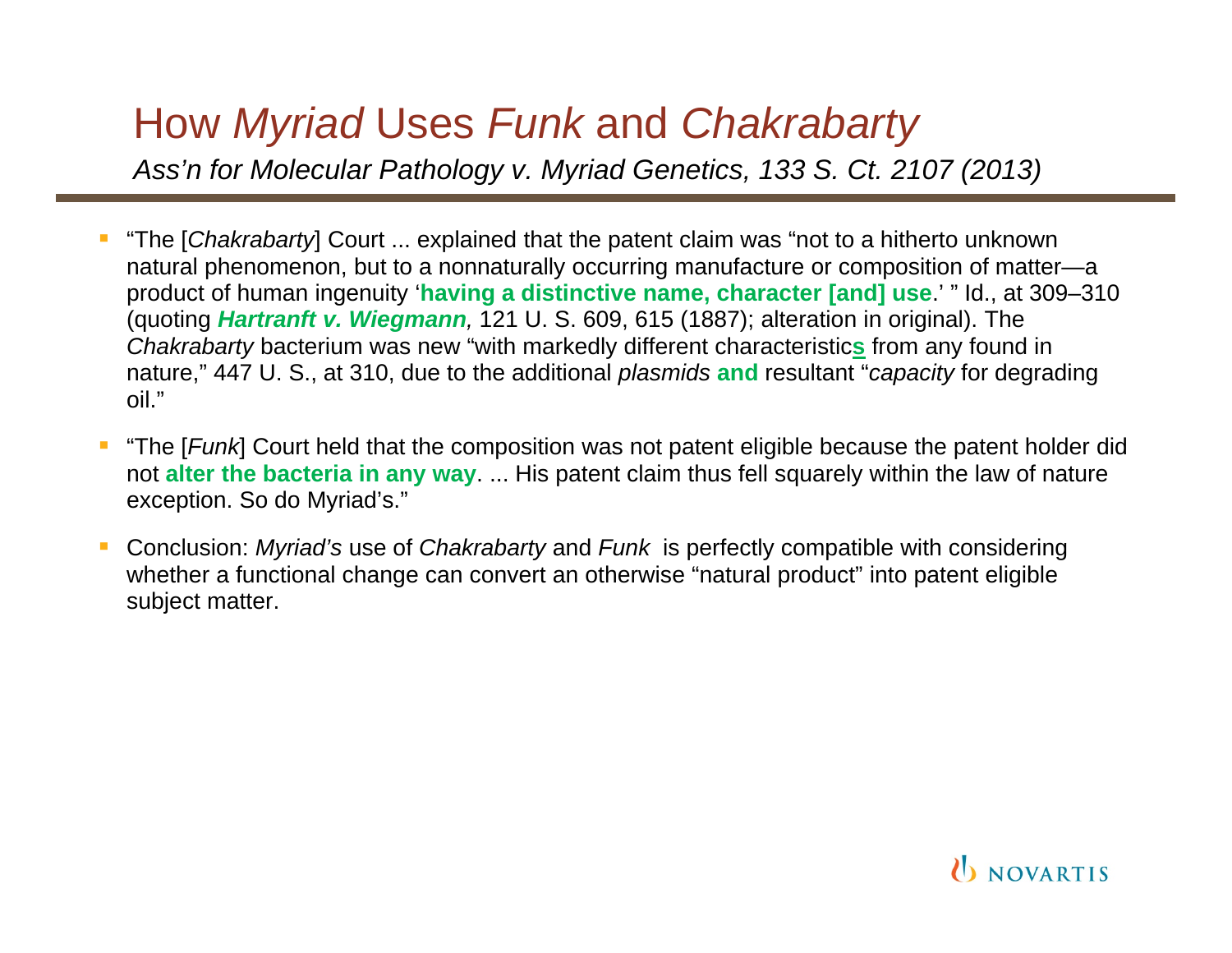- $\mathcal{L}_{\mathcal{A}}$  Holdings:
	- cDNA is not a "product of nature" and is patent eligible under §101. Not is patent eligible from nature. Inquiry over.
	- because it has been isolated;

*Myriad's* Application (*natural acception microducts microdung to DNA* nucleotides contain the *Myriad* uses the term "information" when referring to DNA information necessary to create strings of amino acids ..."). To the Court, DNA "information" is dictated by DNA "sequence" (e.g., "DNA's informational sequences...").

• naturally occurring gDNA segment (gene or short series) is a product of nature and not patent eligible merely The Court entwines DNA's functional aspect (information), with DNA's molecular structure (sequence).

- Myriad is NOT about an isolated molecule with modified structure or function.
	- "It is undisputed that Myriad did not create or alter any of the genetic **information** encoded in the BRCA1 and BRCA2 genes. The location and **order of the nucleotides** existed in nature before Myriad found them. Nor did Myriad create or alter the genetic **structure** of DNA."
- Myriad's claims are NOT directed to discreet chemical compositions (e.g., like purified (B)12), but rather to information:
	- "Myriad's claims are simply **not expressed in terms of chemical composition**, nor do they rely in any way on the chemical changes that result from the isolation of a particular section of DNA. Instead, the claims understandably focus on the genetic **information** encoded in the BRCA1 and BRCA2 genes. ... [Myriad's] claim is concerned primarily with the **information** contained in the genetic sequence, not with the specific chemical composition of a particular molecule."
- *Myriad* addresses a product, that, according to the Court, does not have a different function or structure from that which is found in nature.

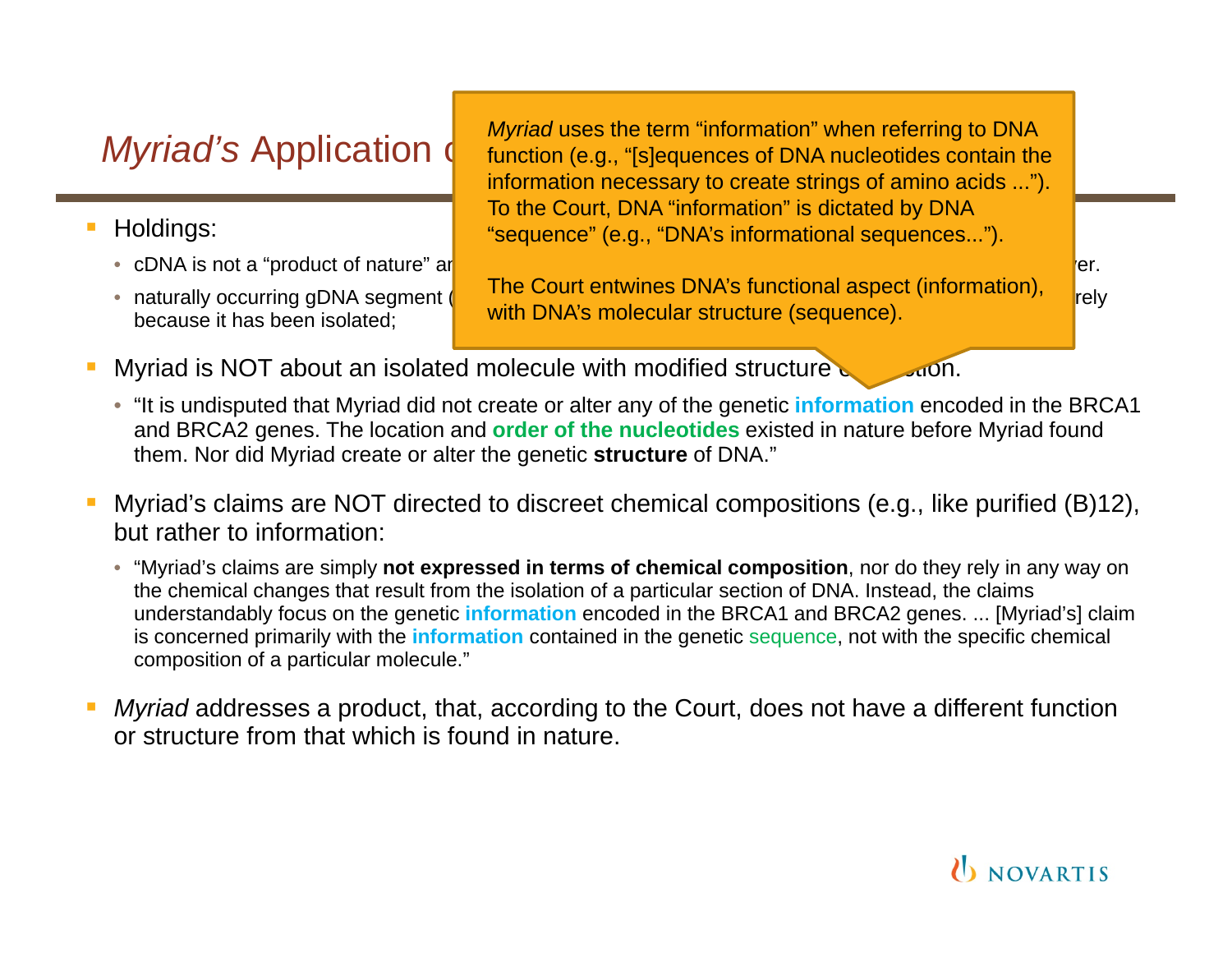### Myriad's Application of Natural Products Doctrine to DNA *Conflation of Molecular Structure with Function*

- For genomic *Myriad* information and the processes that create mRNA, amino acids, and proteins occur naturally within  $\overline{\mathcal{D}}$  $\alpha$   $\alpha$ For genor  $\mathcal{M}_{\mathcal{V}_{\mathcal{U}}^*}$  Myriad conflates sequence (molecular structure) with function (information): • "DNA's cells."
- Sequences  $\frac{q}{r}$  since  $\frac{q}{r}$  sinformation the boundary to be  $\mathscr{V}$  $\frac{d}{d\lambda} \frac{d}{d\lambda} \frac{d}{d\lambda} \frac{d}{d\lambda} \frac{d}{d\lambda} \frac{d}{d\lambda} \frac{d}{d\lambda} \frac{d}{d\lambda} \frac{d}{d\lambda}$ • "Seque  $\mu_{\bullet}$  ,  $\mu_{\bullet}$  ,  $\mu_{\bullet}$  ,  $\mu_{\bullet}$  information necessary to create strings of amino acids, which in turn are used in
- "Know<sub>le</sub>" UCt. "As Lettermine their typical nucleotide allowed Myriad to determine their typical nucleotide  $\mathcal{L}^{\mathcal{A}}$ s ..."  $\mathcal{C}_{\mathcal{F}_{\mathcal{F}_{\mathcal{F}}}$  and  $\mathcal{F}_{\mathcal{G}_{\mathcal{F}_{\mathcal{F}}}^{R}}$  and  $\mathcal{F}_{\mathcal{G}_{\mathcal{F}_{\mathcal{F}}}^{R}}$  and  $\mathcal{F}_{\mathcal{G}_{\mathcal{F}_{\mathcal{F}}}^{R}}$  and  $\mathcal{F}_{\mathcal{G}_{\mathcal{F}_{\mathcal{F}}}^{R}}$  $\frac{d}{d\theta}$  and  $\frac{d}{d\theta}$  is developed to develop medical to develop medical to develop medical to develop medical to develop medical to develop medical to develop medical to develop medical to develop medical to develo • "Know<sub>is</sub> **"Cf<sub>i</sub>, "IS THE SECUTE THAN THE SECUTION** allowed Myriad to determine their typical nucleotide sequence. That
- "Myriad obviously would respect the resist of  $\alpha$  or  $\alpha$  is the resist of  $r_{i_1}$  and primarily with the www.aunction applitudes" structure • information contained in the genetic *sequence*

 $\partial t_{\Theta L}$  and  $\partial \partial a_{\Gamma \Theta L}$  and  $\partial c_{\Theta L}$  and  $\partial t_{\Omega L}$ 

 $\frac{d\mathbf{r}}{dt}$ 

- The Court views DNA as a mealing  $T_{\rm F}$  in  $T_{\rm F}$  is the structure is the function. F
	- they encode are not **riggs** to  $\mathbf{s}_{\mu}$ , they encode are not path they have been isolated from eligible under §101 simply because ۳ "genes and the information the surrounding genetic material."
- And, after all, this is how Myriad wrote the claims analyzed. F
	- the contained in the specific sequence of the specific sequence in the specific sequence of the specific sequence • "[Myriad's] claim is concerned primarily with the **information** chemical composition of a particular molecule."
- Thus, the traditional natural product inquiry, which considers both structure and functional collapsed F into a single question for DNA:

"Has the DNA sequence changed from that which is found in nature?"

**U** NOVARTIS

She structure is the function.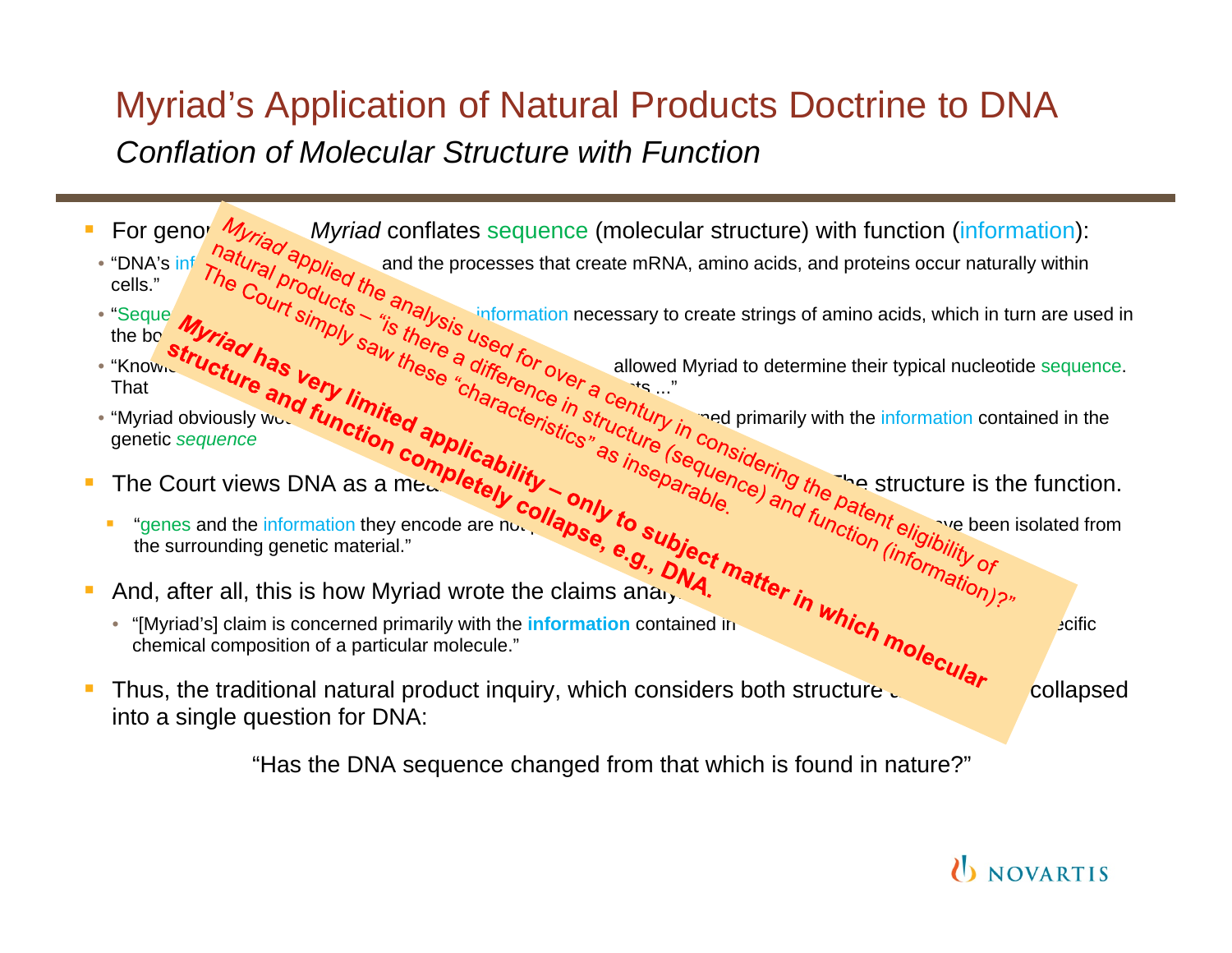#### Conclusion: As it was, so should it be

Structure Structure



Function